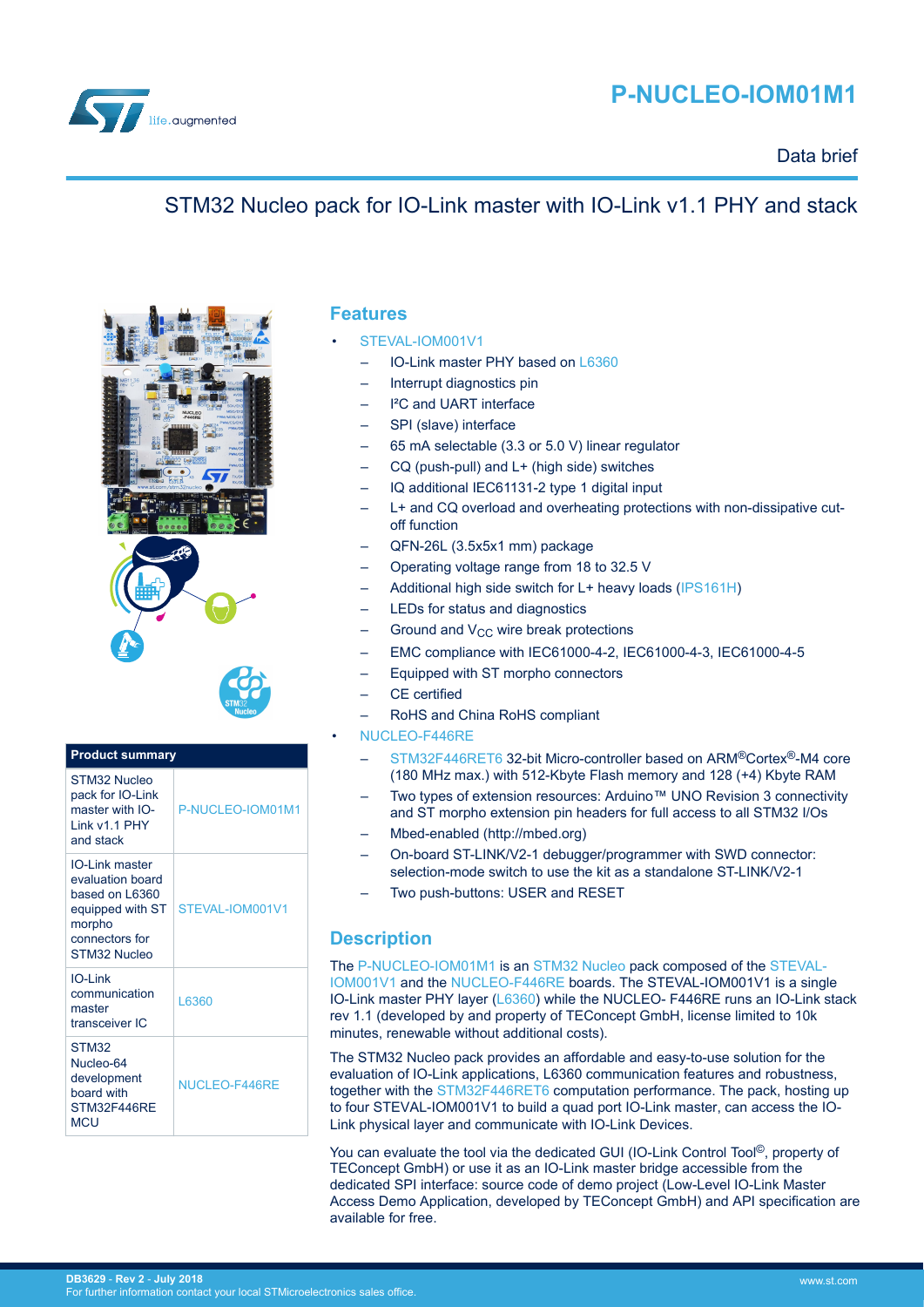

## **1 P-NUCLEO-IOM01M1 main blocks**

#### **Figure 1. P-NUCLEO-IOM01M1 block details**

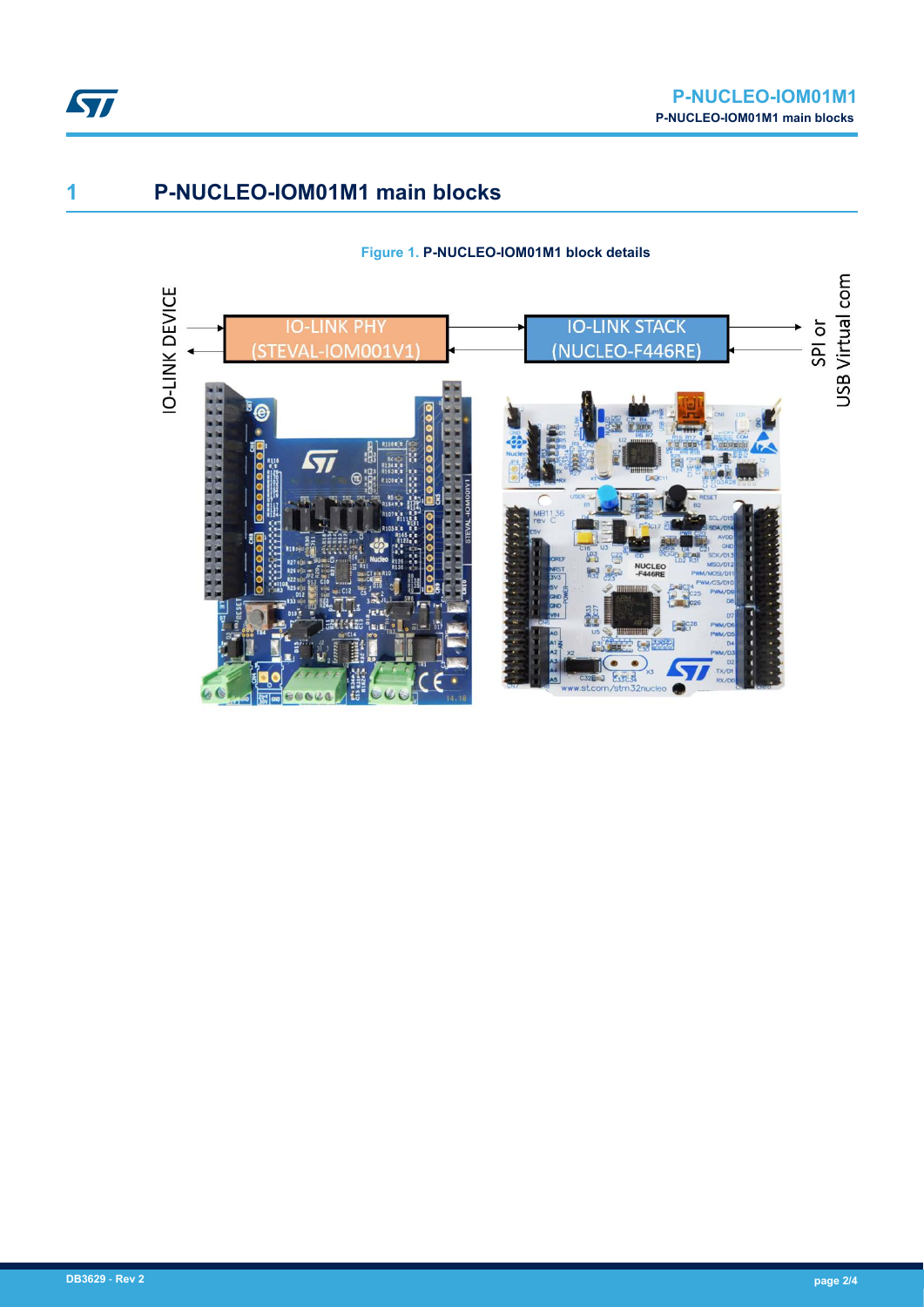# **Revision history**

### **Table 1. Document revision history**

| <b>Date</b> | <b>Version</b> | <b>Changes</b>              |
|-------------|----------------|-----------------------------|
| 15-Jun-2018 |                | Initial release.            |
| 04-Jul-2018 |                | Removed schematic diagrams. |